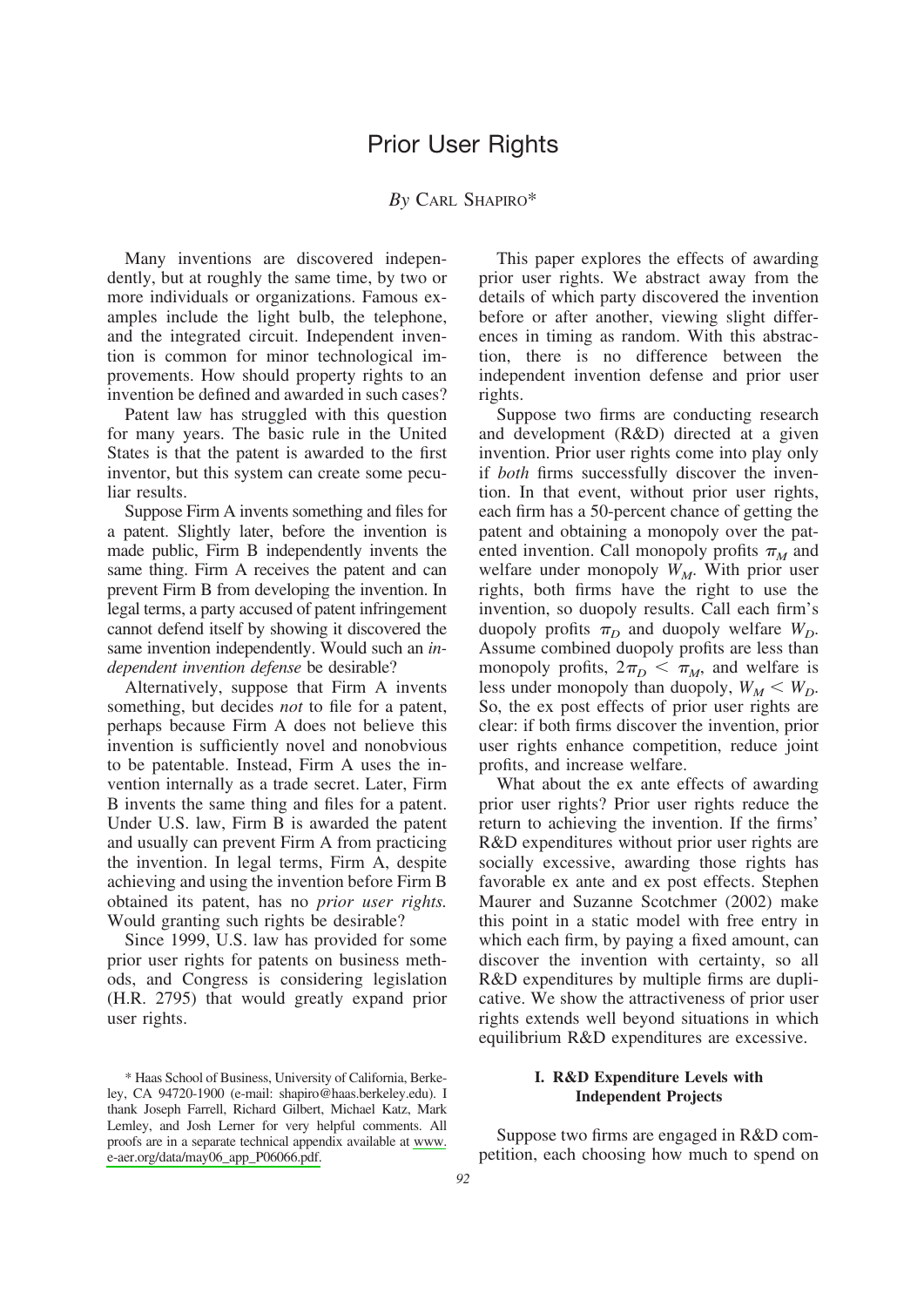R&D. Greater expenditures increase the chance of success, with diminishing returns. The cost of achieving a success probability p is  $C(p)$  with  $C(0) = 0, C'(p) > 0$ , and  $C''(p) > 0$ . Success by one firm is independent of success by the other.

Two patent policy instruments are available: patent lifetime,  $T$ , and the strength of prior user rights. There is no discounting, the invention is useful during  $[0, 1]$ , and the patent remains in force during  $[0, T]$ . After the patent expires, the market is competitive, the firms earn zero profits, and welfare is  $W_c$ . Stronger prior user rights are modeled by an increase in the probability,  $\alpha$ , that prior user rights will be granted if both firms achieve the invention. Stronger prior user rights correspond to policy changes that lower the requirements for such rights to be granted, such as Congress is currently considering. If both firms are successful, each receives a flow payoff of  $\pi_B = \alpha[\pi_D] + (1 - \alpha)[\pi_M/2]$  during [0, T], for a payoff of  $\pi_B T$ . Flow welfare is  $W_B = \alpha[W_D] + (1 - \alpha)[W_M]$  during [0, T] and  $W_C$  during [T, 1]. If only one firm is successful, that firm's payoff is  $\pi_M T$ , and welfare is  $W_M T$  +  $W_{C}(1 - T)$ .

A single firm whose rival's success rate is  $q$ chooses its own success rate p to maximize  $\pi(p,$  $q) = p(1 - q)T\pi_M + pqT\pi_B - C(p)$ . The first-order condition for this firm is  $\pi_p(p, q)$  =  $T[(1 - q)\pi_M + q\pi_R] - C'(p) = 0$ . In the symmetric equilibrium,  $[C'(p)/T\pi_M] = 1$  –  $p[1 - (\pi_R/\pi_M)]$ . The equilibrium success rate depends on the policy parameters,  $T$  and  $\alpha$ . Welfare is

$$
W(p, T, \alpha) = p^{2}[TW_{B} + (1 - T)W_{C}]
$$
  
+ 2p(1 - p)[TW\_{M} + (1 - T)W\_{C}] - 2C(p)

THEOREM 1: Suppose each firm chooses its R&D investment level, with greater investment increasing the chance of success, and with success at one firm independent of success at the other. Prior user rights are socially optimal if and only if the ratio of deadweight loss to profits is higher under monopoly than under duopoly.

Prior user rights are an attractive feature of the patent system if duopoly delivers returns to innovators more efficiently, in terms of deadweight loss, than monopoly (see the deadweight loss to profit ratio test in Louis Kaplow, 1984.)

Richard Gilbert and Shapiro (1990) show this condition holds if profits and welfare are concave in output, a very weak condition.

#### II. Diversification of Research Approaches

We now use the model from Partha Dasgupta and Eric Maskin (1987) to study how prior user rights affect firms' decisions to allocate fixed research budgets across R&D projects. Each of two firms can adopt an approach that is less correlated with its rival, but doing so reduces its probability of success. Dasgupta and Maskin established conditions under which the market is biased toward overly correlated project choices, but did not study prior user rights.

The first firm selects a project  $x \in [0, \frac{1}{2}]$  and the second firm selects a project  $y \in [0, \frac{1}{2}]$ . Higher values correspond to projects that are less likely to succeed: the probability of success for project z is  $p(z)$ , with  $p(0) > 0$ ,  $p'(z) < 0$ , and  $p''(z) < 0$ . Higher values of x and y correspond to research projects that are less correlated; the correlation between the two projects equals  $1 - (x + y)$ . The probability that both firms succeed is  $B(x, y)$  and the probability that only the first firm succeeds is  $A(x, y)$ . Imposing symmetry, the probability that only the second firm succeeds is given by  $A(y, x)$ .

The first firm picks x to maximize  $\Pi = A(x,$  $y)\pi_M + B(x, y)\pi_B$ , giving the first-order condition  $A_x(x, y)\pi_M + B_x(x, y)\pi_B = 0$ . Since  $A(x, y)$ y) +  $B(x, y) = p(x), A_x(x, y) + B_x(x, y) =$  $p'(x) < 0$ . Substituting into the first-order condition,  $A_r(x, y)\pi_M + [p'(x) - A_r(x, y)]\pi_B = 0$ , or  $A_x(x, y)[\pi_M - \pi_B] + p'(x) = 0$ . Since  $\pi_M >$  $\pi_B$ , if x is chosen optimally, we must have  $A_x(x)$ ,  $y$  > 0 and  $B_x(x, y)$  < 0. Since  $\partial^2 \Pi / \partial x \partial \pi_B$  =  $B_x(x, y)$  < 0, prior user rights reduce  $\pi_B$  and cause the first firm to increase  $x$ . Prior user rights reduce the return if both firms are successful and, thus, cause each firm to select a less correlated research approach.

The symmetric equilibrium is characterized by  $A_x(x, x)\pi_M + B_x(x, x)\pi_B = 0$ . Welfare is given by  $W(x, y, \alpha) = W_M(A(x, y) + A(y, x))$  +  $W_B B(x, y)$ . The direct effect of awarding stronger prior user rights is positive, so stronger prior user rights raise welfare if their indirect effects are also favorable for welfare, which will be true if the equilibrium is biased toward overly correlated projects.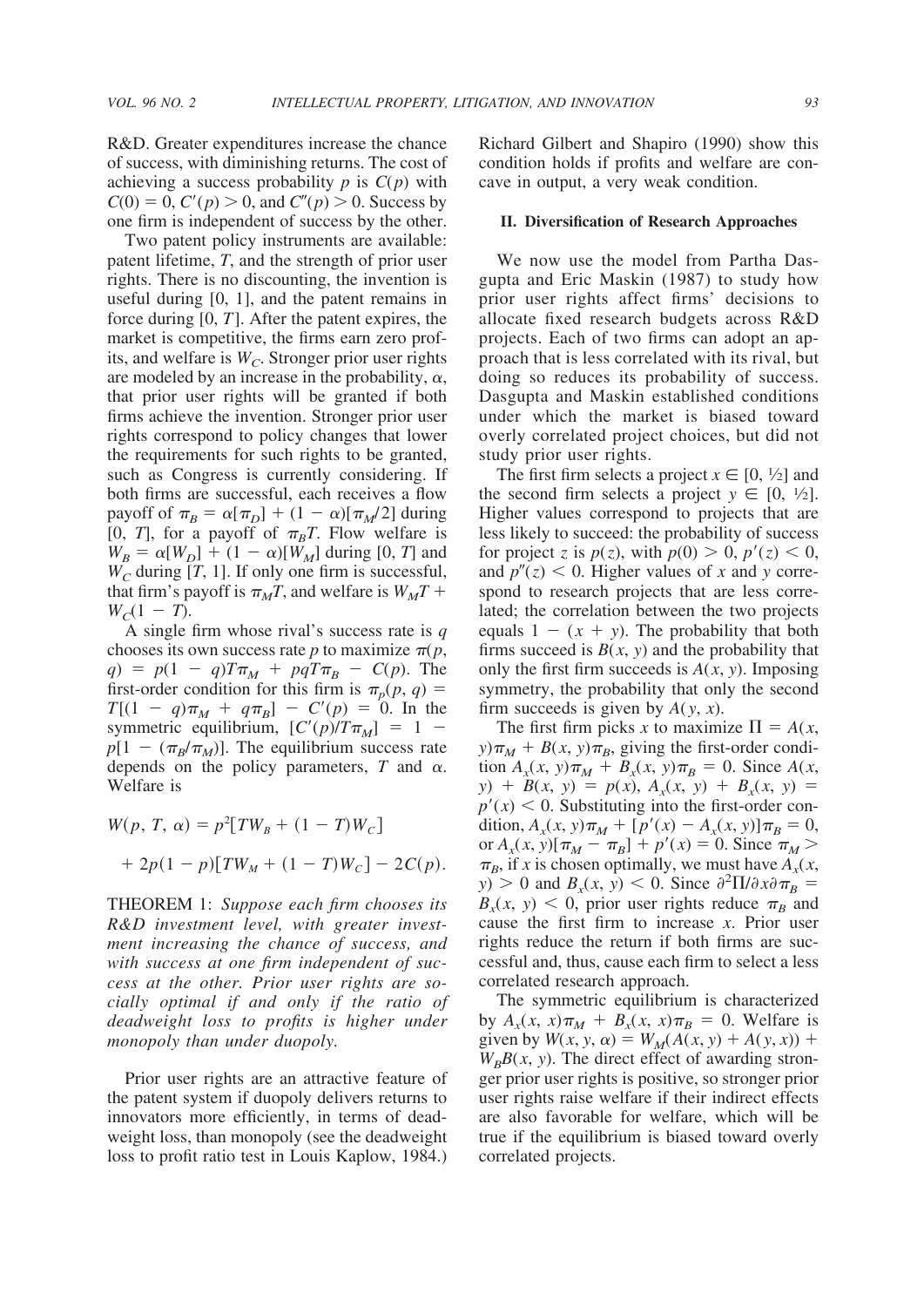THEOREM 2: Suppose that each firm picks from a menu of R&D projects. Projects at one firm that are more likely to succeed are also more highly correlated with the other firm's projects. Strengthening prior user rights raises welfare if  $(\pi_R/\pi_M) > [(W_R - W_M)/W_M]$ .

Strengthening prior user rights raises social welfare if each firm is biased toward joint versus sole discovery. The firm's trade-off is reflected in the ratio  $\pi_B/\pi_M$ . The social tradeoff is reflected in the ratio  $(W_B - W_M)/W_M$ . If  $\pi_B/\pi_M$  >  $(W_B - W_M)/W_M$ , the equilibrium is biased toward joint discovery, and prior user rights help correct for this bias. With no prior user rights,  $\alpha = 0$ ,  $\pi_B / \pi_M = \frac{1}{2}$ , and  $W_B =$  $W_M$ , so the inequality in theorem 2 is satisfied.

COROLLARY 2A: At least some prior user rights are socially optimal.

Since  $\pi_B$  decreases with  $\alpha$  and  $W_B$  increases with  $\alpha$ , the inequality in theorem 2 will be satisfied for all values of  $\alpha$  if it is satisfied at  $\alpha = 1$ . Therefore, we also have:

COROLLARY 2B: Full prior user rights are socially optimal if  $(\pi_D/\pi_M) > [(W_D - W_M)$  $W_{\lambda\lambda}$ ].

Luís Cabral (1994) shows that this condition is satisfied in Cournot duopoly with linear demand and constant marginal costs. With homogeneous products and Bertrand competition, however, we have  $\pi_D = 0$  and  $W_D > W_M$ , so this inequality is not satisfied. If competition is sufficiently severe, each firm will see little value in being one of two inventors, even though there is a social benefit of having a second inventor. Therefore, full prior user rights can cause the market to be biased toward projects that are less likely to succeed, but less correlated. In that case, the indirect effect of stronger prior user rights on welfare is adverse, but full prior user rights may still be optimal due to their favorable direct effect.

#### III. Allocation of R&D Budgets across Markets

We now ask how prior user rights affect firms' decisions to allocate their fixed R&D budgets across markets. Following Cabral  $(1994)$ , each of two firms allocates its R&D budget between a smaller market, in which innovation is easier, and a larger market, in which innovation is harder. Success by one firm is independent of success by the other.

A firm that allocates a fraction  $x$  of its R&D budget to the smaller market will achieve the innovation in that market with probability  $p(x)$ , where  $p'(x) > 0$  and  $p''(x) < 0$ . The larger market involves a lower probability of success,  $p(1 - x)/\sigma$ , where  $\sigma > 1$ , but a proportionately larger payoff,  $\sigma \pi_M$  or  $\sigma \pi_R$ .

Suppose that the other firm is expected to allocate a fraction y of its budget to the smaller market. Therefore, the other firm is expected to succeed in the smaller market with probability  $p(y)$  and in the larger market with probability  $p(1 - y)/\sigma$ . The payoff to the first firm is

$$
p(x)p(y)\pi_B + p(x)(1 - p(y))\pi_M
$$
  
+ 
$$
\frac{p(1-x)}{\sigma} \frac{p(1-y)}{\sigma} \sigma \pi_B
$$
  
+ 
$$
\frac{p(1-x)}{\sigma} \frac{1 - p(1-y)}{\sigma} \sigma \pi_M.
$$

Total welfare in the symmetric Nash equilibrium is

$$
W(x, \alpha) = p(x)^2 W_B + 2p(x)(1 - p(x))W_M
$$

$$
+ \left(\frac{p(1-x)}{\sigma}\right)^2 \sigma W_B
$$

$$
+ 2\frac{p(1-x)}{\sigma} \frac{1 - p(1-x)}{\sigma} \sigma W_M.
$$

Stronger prior user rights cause the firms to shift R&D resources into the larger market, where discovery by the rival is less likely, so prior user rights are less likely to come into play. Cabral (1994) proves the market is biased against  $R&D$ in the larger market if and only if  $(\pi_B/\pi_M)$  $[(W_B - W_M)/W_M]$ , so we have:

THEOREM 3: Suppose each firm allocates its R&D budget between a smaller market and a larger market, in which innovation is more difficult. Stronger prior user rights cause the firms to shift their R&D budgets toward the larger market. Some prior user rights are always so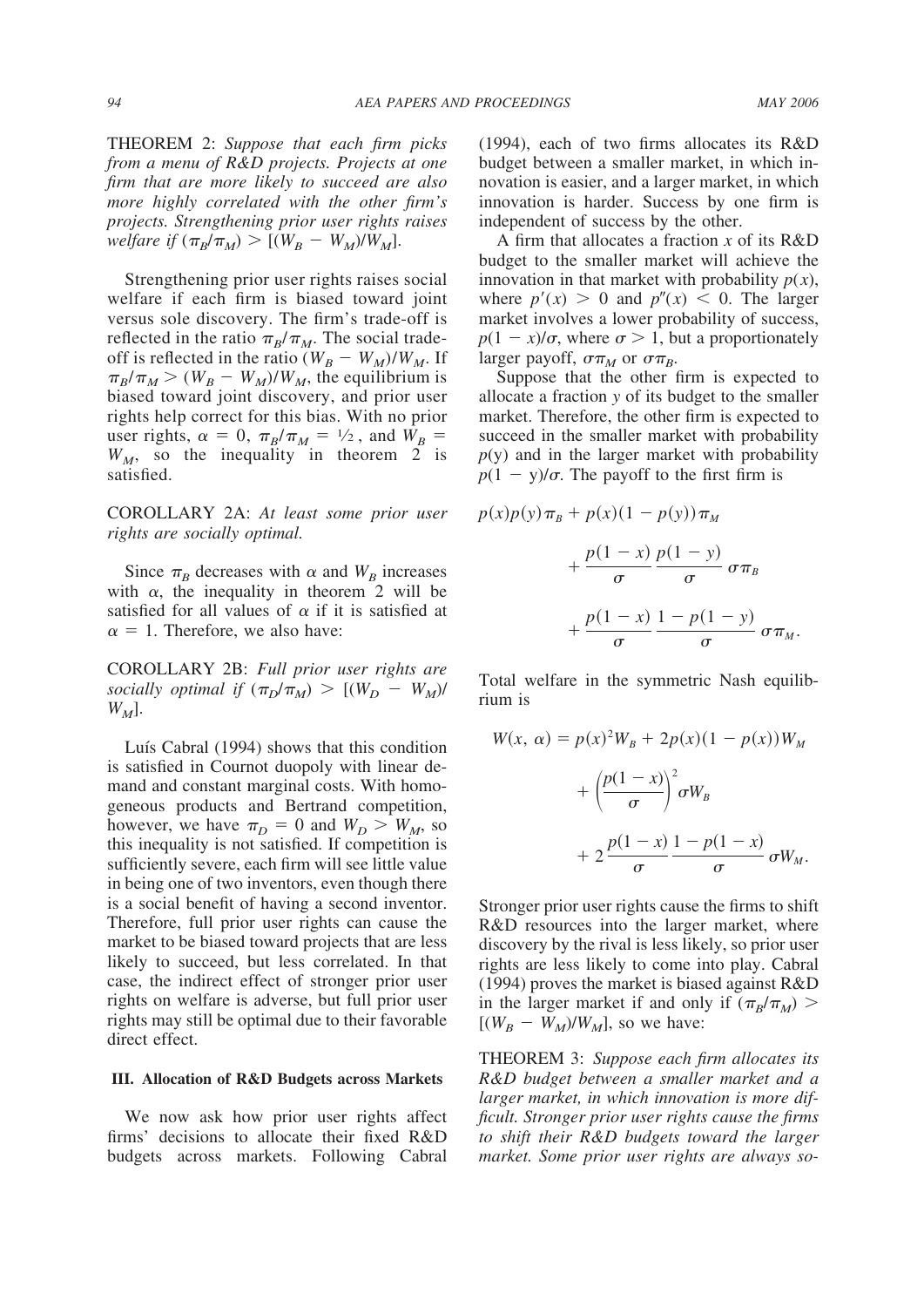cially optimal. Full prior user rights are socially optimal if  $(\pi_D/\pi_M) > [(W_D - W_M)/W_M]$ .

Even if the inequality in Theorem 3 is not satisfied, full prior user rights may be optimal due to their favorable direct effect on welfare.

#### **IV. Concluding Remarks**

When nearly simultaneous, independent invention occurs, awarding one inventor a patent and the other the right to use the invention has very attractive properties. Competition is enhanced, innovation is rewarded with relatively little deadweight loss, and the private and social incentives to be the sole versus joint inventor are generally better aligned than in the absence of such rights.

The attractiveness of prior user rights is even stronger if we take into account the fact that a single patent lifetime is set for all industries and inventions, despite huge differences across inventions in their expected profit-to-cost ratios. Prior user rights *automatically* reduce the rewards precisely for those inventions with a high profit-to-cost ratio, since these are the inventions most likely to be discovered simultaneously. These are also the inventions that the patent system is most likely to overreward. From a Bayesian perspective, the fact that an invention was discovered independently by two or more parties is evidence that the profit-tocost ratio for that invention was relatively high, so reducing the reward based on market power is attractive.

The appeal of prior user rights is especially great today, given mounting evidence that the patent system is out of balance, as argued by the Federal Trade Commission (2003), the National Academies of Science (2004), Adam Jaffe and Josh Lerner (2004), Shapiro (2004), and Mark Lemley and Shapiro (2005). Prior user rights can partially correct for problems caused when patents are issued for obvious or nearly obvious inventions, and for inventions that are not truly novel.

The main potential drawback associated with prior user rights is that they may encourage inventors to keep their inventions secret rather than disclosing them in patent applications. Vincenzo Denicolo and Luigi Franzoni (2004) develop a model in which a second party, who duplicates and patents an invention he knows had previously been discovered but kept secret, should be granted the right to exclude the inventor from using his invention. The effectiveness of patent disclosures is in doubt, however, especially in industries where scientists and engineers are instructed not to read patents for fear of triggering liability for willful infringement. Plus, the current patent system rewards applicants who are most aggressive in seeking patents over those who simply use their own inventions internally as trade secrets. The effects of encouraging inventors to adopt trade secret versus patent protection are not well understood. Further work is needed to compare the benefits of prior user rights, as described here, with any costs that result from inducing some inventors to seek trade secret rather than patent protection.

#### **REFERENCES**

- Cabral, Luís. "Bias in Market R&D Portfolios." International Journal of Industrial Organiza- $\frac{1}{100n}$ , 1994, 12(4), pp. 533–47.
- Dasgupta, Partha and Maskin, Eric. "The Simple Economics of Research Portfolios." Economic Journal, 1987, 97(387), pp. 581-95.
- Denicolò, Vincenzo and Franzoni, Luigi A. "Patents, Secrets, and the First-Inventor Defense." Journal of Economics and Management Strategy,  $2004, 13(3)$ , pp. 517-38.
- Gilbert, Richard and Shapiro, Carl. "Optimal Patent Length and Breadth." RAND Journal of Economics, 1990, 21(1), pp. 106–12.
- Jaffe, Adam and Lerner, Josh. Innovation and its discontents: How our broken patent system is endangering innovation and progress, and what to do about it. Princeton: Princeton University Press, 2004.
- Kaplow, Louis. "The Patent-Antitrust Intersection: A Reappraisal." Harvard Law Review, 1984, 97(8), pp. 1813-92.
- Lemley, Mark A. and Shapiro, Carl. "Probabilistic Patents." Journal of Economic Perspectives, 2005, 19(2), pp. 75-98.
- Maurer, Stephen M. and Scotchmer, Suzanne. "The Independent Invention Defense in Intellectual Property." Economica, 2003, 69(276), pp. 535-47.
- Merrill, Stephen A.; Levin, Richard C. and Myers, Mark B., eds., A patent system for the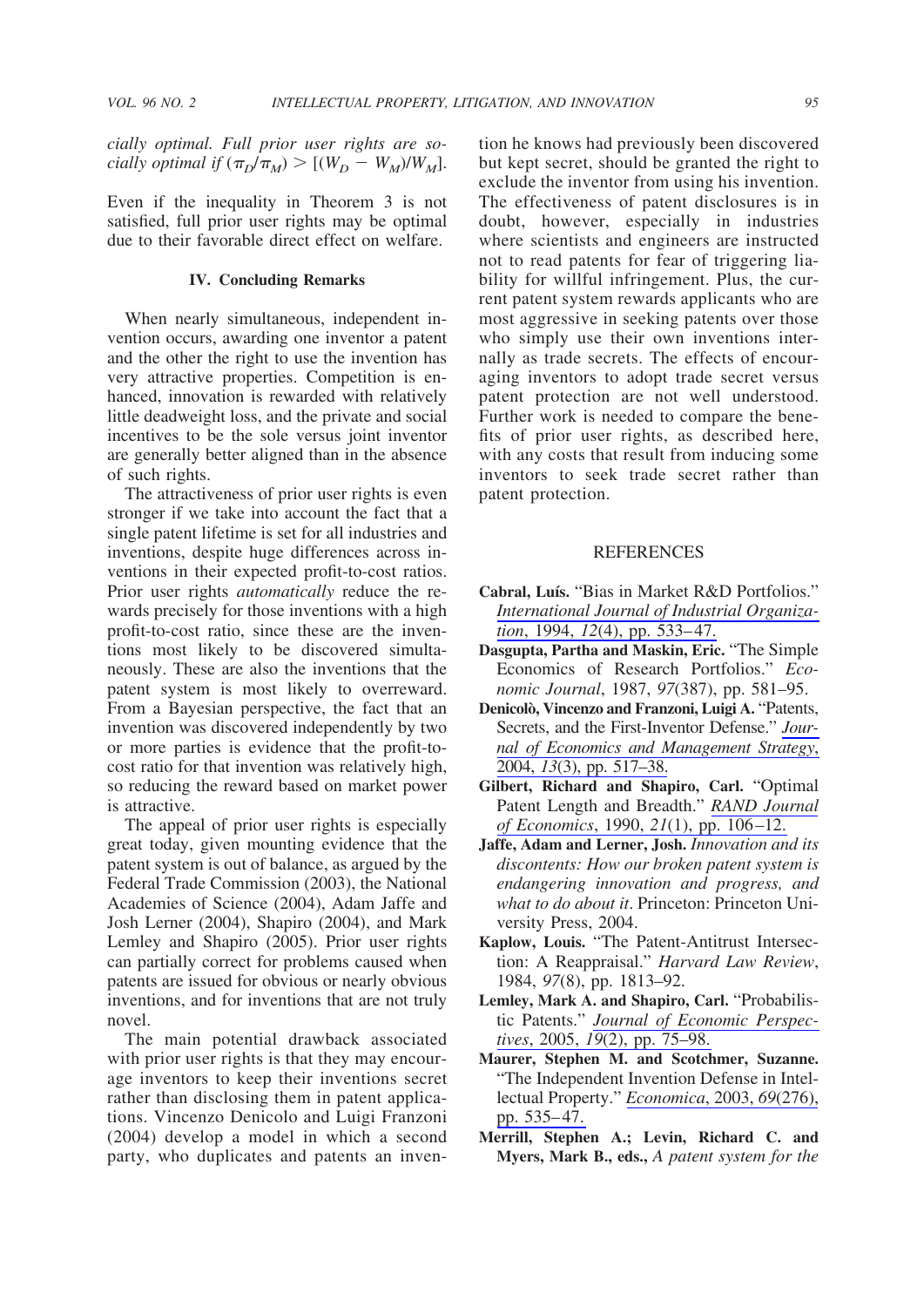21st century. Washington, DC: The National Academies Press, 2004.

- Shapiro, Carl. "Patent System Reform: Economic Analysis and Critique." *Berkeley Technology Law Journal*, 2004, 19(3), pp.  $1017 - 47.$
- U.S. Federal Trade Commission. To promote innovation: The proper balance between competition and patent law and policy.<br>Washington, DC: U.S. Federal Trade Commission, 2003. Available at http://www. ftc.gov/os/2003/10/innovationrpt.pdf.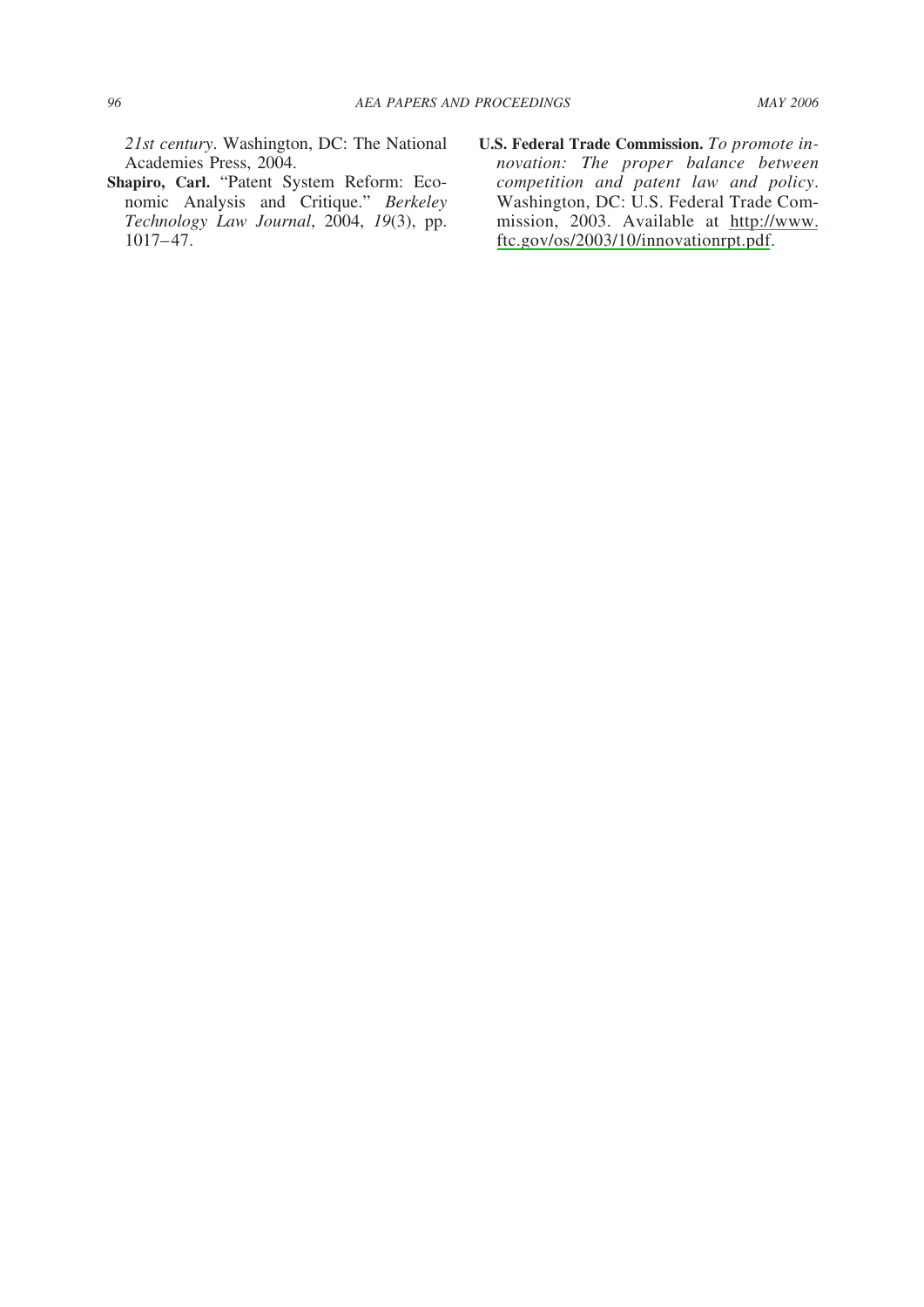# **Prior User Rights: Appendix\* Carl Shapiro† May 2006**

## **R&D Expenditure Levels with Independent Projects**

Discounting could easily be incorporated into this model by redefining *T* to represent the ratio of the value of an annuity that lasts for the lifetime of the patent to the value of a perpetuity.

# *A. Proof of Theorem #1*

If the patent lifetime *T*, is set optimally, given  $\alpha$ , we must have  $\frac{dW}{dr} = \frac{\partial W}{\partial x} \frac{\partial p}{\partial y} + \frac{\partial W}{\partial x} = 0$ *dT*  $\partial p$   $\partial T$   $\partial T$  $=\frac{\partial W}{\partial p} \frac{\partial p}{\partial T} + \frac{\partial W}{\partial T} = 0$ , so

 $\frac{W}{\gamma} = \frac{\partial W}{\partial y} / \frac{\partial p}{\partial z}$  $\frac{\partial W}{\partial p} = \frac{\partial W}{\partial T}$  *o*  $\frac{\partial p}{\partial T}$ . The welfare impact of strengthening prior user rights is given by  $dW = \partial W \partial p + \partial W$ *dα δp δα δα*  $=\frac{\partial W}{\partial p}\frac{\partial p}{\partial \alpha} + \frac{\partial W}{\partial \alpha}$ . Substituting for  $\partial W / \partial p$ , we get  $\frac{dW}{d\alpha}\Big|_{r=r^*}$ /  $T = T$  $dW$  *dW*  $\rho$  $\partial W$  $\rho$  $\partial W$  $d\alpha\left.\right|_{T=T^*}\quad \partial\alpha\,\left.\partial T\right|\,\left.\partial T\right|\,\left.\partial\alpha\right.$  $=\frac{\partial p}{\partial \alpha} \frac{\partial W}{\partial T} / \frac{\partial p}{\partial T} + \frac{\partial W}{\partial \alpha}$ , so \* 0  $T = T$ *dW*  $d\alpha\big|_{T=}$  $> 0$  if and only if  $\frac{\partial p}{\partial p} \frac{\partial W}{\partial p} / \frac{\partial p}{\partial p} + \frac{\partial W}{\partial p} > 0$  $\alpha$   $\partial T$   $\partial T$   $\partial \alpha$  $\frac{\partial p}{\partial \theta} \frac{\partial W}{\partial \theta}$  /  $\frac{\partial p}{\partial \theta}$  +  $\frac{\partial W}{\partial \theta}$  >  $\partial \alpha$  ∂ $T$  ∂ $T$  ∂ . Since  $\frac{\partial W}{\partial x} < 0$ *T*  $\left. \frac{\partial W}{\partial T} \right| < 0$ , we have  $\left. \frac{dW}{d\alpha} \right|_{T = T^*}$ 0  $T = T$ *dW*  $d\alpha\big|_{T=}$  $> 0$  if and only if

$$
\frac{\partial W}{\partial \alpha}/[-\frac{\partial W}{\partial T}]\!>\![-\frac{\partial p}{\partial \alpha}]/\frac{\partial p}{\partial T}.
$$

We now proceed to establish that this inequality is met.

 $\overline{a}$ 

<sup>\*</sup> This is the Appendix to my paper, "Prior User Rights," (2006), *American Economic Review Papers and Proceedings,* May, vol. 96, no. 2. The paper and appendix together are available at my web site at http://faculty.haas.berkeley.edu/shapiro/prior.pdf. This Appendix alone is available at http://faculty.haas.berkeley.edu/shapiro/priorapp.pdf.

<sup>†</sup> Haas School of Business and Department of Economics, University of California at Berkeley.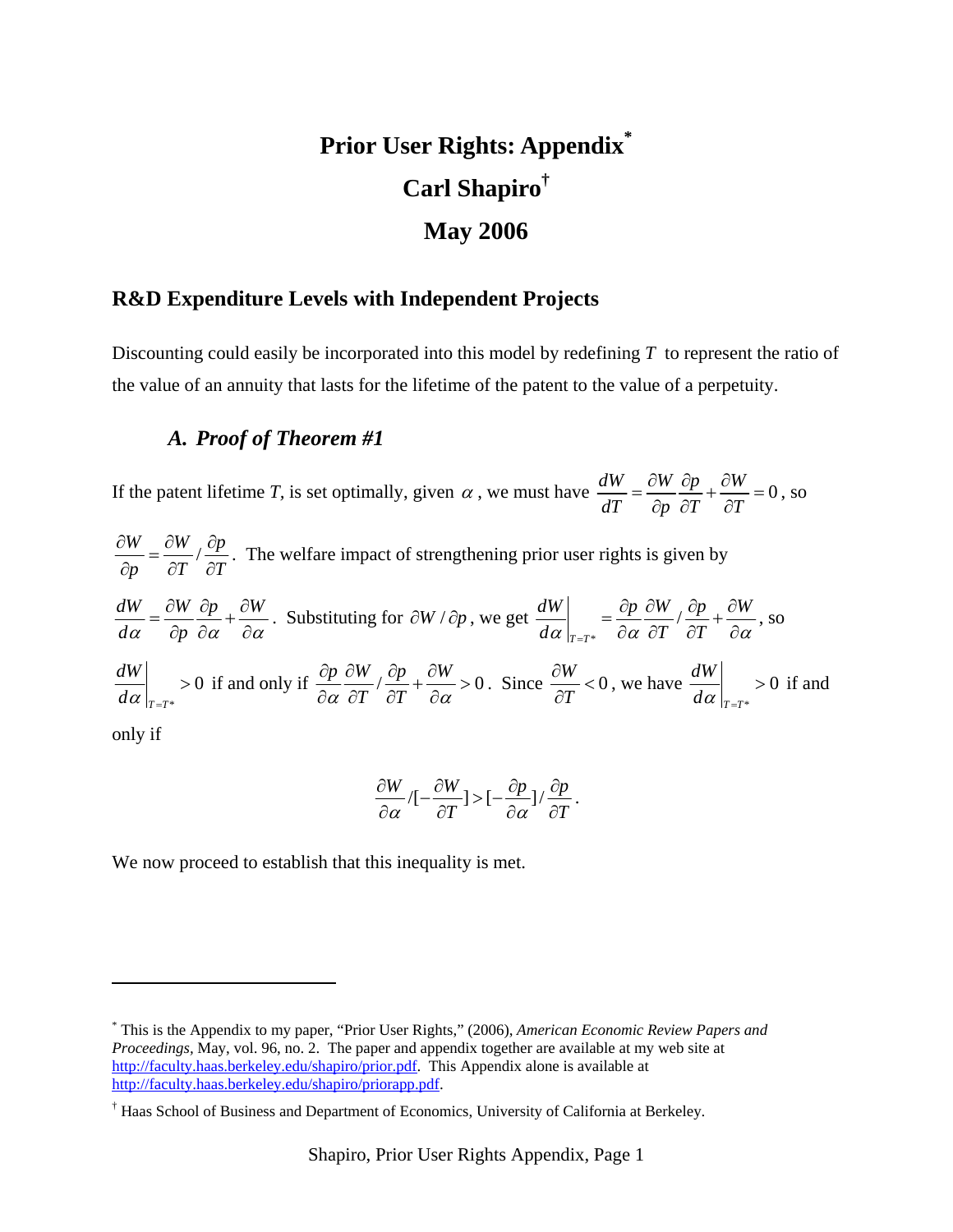The left-hand side of this inequality is easy to calculate. As noted above,  $dW_B/d\alpha = W_D - W_M$ , so  $\frac{\partial W}{\partial \alpha} = p^2 T(W_D - W_M)$ . From the definition of  $W(p, T, \alpha)$  we also get  $-\frac{\partial W}{\partial T} = p^2 (W_C - W_B) + 2p(1 - p)(W_C - W_M)$ . Therefore, we have

$$
\frac{\partial W}{\partial \alpha}/[-\frac{\partial W}{\partial T}]=\frac{pT(W_D-W_M)}{p[W_C-W_B]+2(1-p)[W_C-W_M]}.
$$

We now look more closely at the  $p(T, \alpha)$  function to obtain an expression for the right-hand side of above inequality .

Using the condition that defines the symmetric equilibrium level of *p,* we get

$$
\frac{\partial p}{\partial T} = \frac{(1-p)\pi_M + p\pi_B}{C''(p) + T(\pi_M - \pi_B)} \text{ and } -\frac{\partial p}{\partial \alpha} = \frac{pT(\pi_M / 2 - \pi_B)}{C''(p) + T(\pi_M - \pi_B)} \text{ so we have}
$$

$$
[-\frac{\partial p}{\partial \alpha}]/\frac{\partial p}{\partial T} = \frac{pT(\frac{\pi_M}{2} - \pi_D)}{(1 - p)\pi_M + p\pi_B}.
$$

So, we have \* 0  $T = T$ *dW*  $d\alpha\big|_{T=}$  $> 0$  if and only if

$$
\frac{(W_D - W_M)}{p[W_C - W_B] + 2(1-p)[W_C - W_M]} > \frac{\frac{\pi_M}{2} - \pi_D}{(1-p)\pi_M + p\pi_B}.
$$

Substituting using  $W_B = (1 - \alpha) W_M + \alpha W_D$  and  $\pi_B = (1 - \alpha) \pi_M / 2 + \alpha \pi_D$ , this becomes

$$
\frac{(W_D - W_M)}{p[W_C - (1 - \alpha)W_M - \alpha W_D] + 2(1 - p)[W_C - W_M]} > \frac{\frac{\pi_M}{2} - \pi_D}{(1 - p)\pi_M + p[(1 - \alpha)\pi_M / 2 + \alpha \pi_D]}.
$$

Collecting terms, this becomes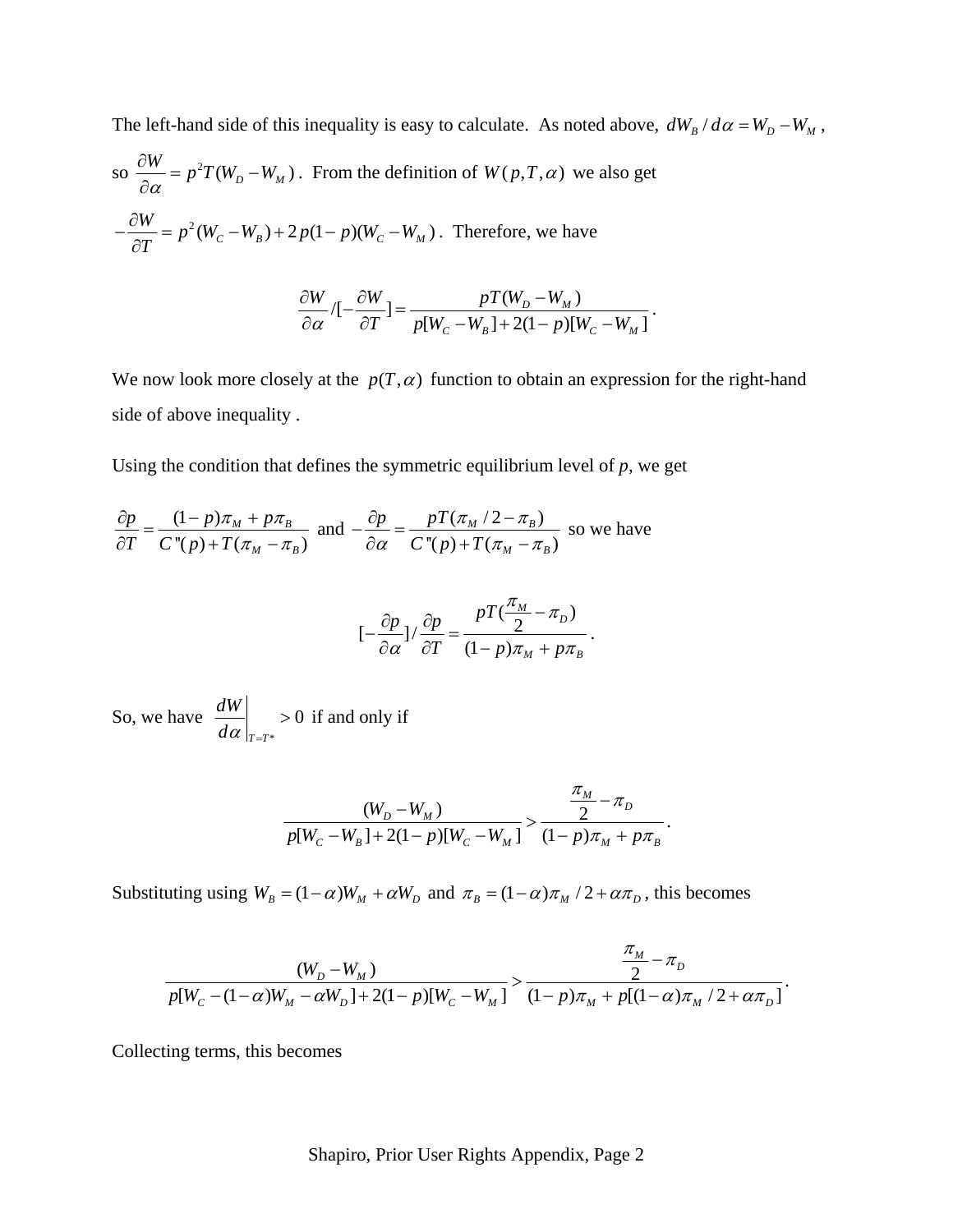$$
\frac{(W_{D} - W_{M})}{(2-p)[W_{C} - W_{M}] - \alpha p[W_{D} - W_{M}]} > \frac{\pi_{M} - 2\pi_{D}}{(2-p)\pi_{M} - \alpha p[\pi_{M} - 2\pi_{D}]}.
$$

Inverting both sides and simplifying gives

$$
\frac{W_C - W_M}{W_D - W_M} < \frac{\pi_M}{\pi_M - 2\pi_D}.
$$

Inverting again and simplifying gives  $\frac{2\pi D}{T} > \frac{W_C - W_D}{T}$ *M*  $V_C - VV_M$  $W_c - W$  $W_c - W$ π  $\frac{2\pi D}{\pi_M} > \frac{W_C - W_D}{W_C - W_M}$ . Defining the monopoly deadweight loss as  $DWL_M = W_C - W_M$  and the duopoly deadweight loss as  $DWL_D = W_C - W_D$ , granting stronger prior user rights raises welfare if and only if  $\frac{DWE_M}{\pi_M} > \frac{DWE_D}{2\pi_D}$ *M D*  $DW\!L_{_M}$   $_DW\!L$  $\frac{W E_M}{\pi_H} > \frac{W E_D}{2\pi R}$ , as asserted in the text.

## *B. Ratio of Profits to Deadweight Loss*

Gilbert and Shapiro (1990) show that the ratio of deadweight loss to profits rises with price is profits and welfare are both concave in output. Here we establish an alternative sufficient condition. The material in this section was developed jointly with Joseph Farrell.

Call the demand function  $X(p)$ . Assume that output can be produced at constant marginal cost *c*. Denote by  $L(p)$  the deadweight loss if the price is *p*. [For this subsection alone, *p* denotes price, not the probability of discovery.] Denote by  $\Pi(p) = (p - c)X(p)$  the total profits if price is *p*. Under what circumstances is the ratio  $L(p)/\Pi(p)$  increasing in price *p* in the range  $c \leq p \leq p^M$ , where  $p^M$  is the monopoly price?

The ratio  $L(p)/\Pi(p)$  is increasing in p if and only if  $L'(p)/\Pi'(p) > L(p)/\Pi(p)$ . We look at each of these ratios in turn.

By definition, 
$$
L(p) = \int_{c}^{p} [X(t) - X(p)]dt
$$
, so  $L'(p) = (p - c)[-X'(p)].$   
\n $\Pi'(p) = (p - c)X'(p) + X(p) = X(p) - L'(p)$ . Therefore, we get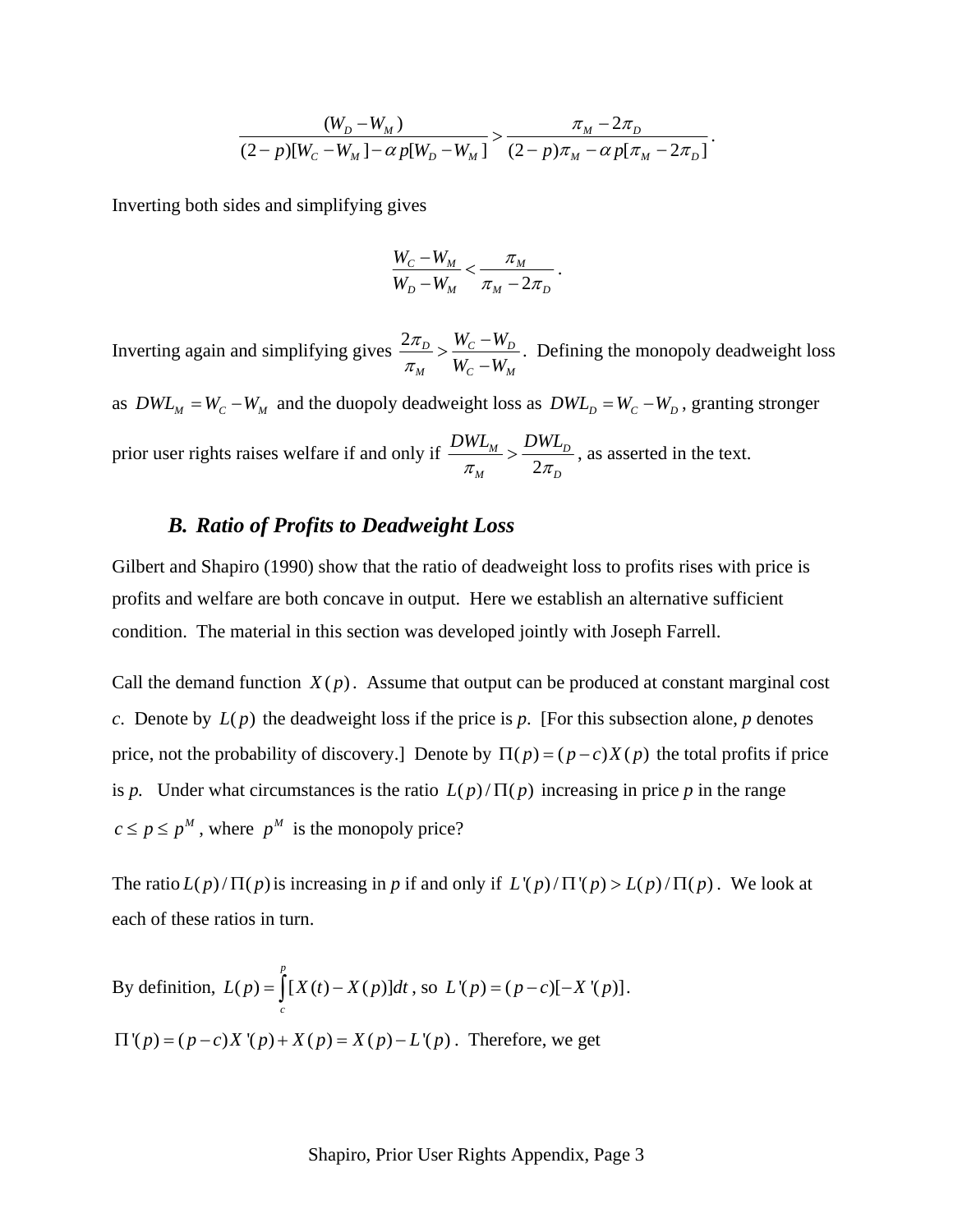$$
\frac{\Pi'(p)}{L'(p)} = \frac{X(p) - L'(p)}{L'(p)} = -1 + \frac{X(p)}{-(p - c)X'(p)} = -1 + \frac{p}{p - c} \left[ \frac{X(p)}{-pX'(p)} \right] = -1 + \frac{1}{mE(p)},
$$
 where

 $m \equiv \frac{p-c}{p}$  $=\frac{p-c}{p}$  is the Lerner Index and  $E(p) = -\frac{pX'(p)}{X(p)}$  is the absolute value of the elasticity of

demand. Inverting this equation, we get  $\frac{L'(p)}{L'(p)} = \frac{mE(p)}{L(p)}$  $(p) \quad 1 - mE(p)$  $\frac{L'(p)}{\Pi'(p)} = \frac{mE(p)}{1 - mE(p)}$ . Assuming that  $\Pi'(p) > 0$  for

 $p < p^M$ , we know that  $mE(p) < 1$  in this range; only at  $p = p^M$  do we get  $mE(p) = 1$ .

We now look at the first-order approximations to  $L'(p)/\Pi'(p)$  and  $L(p)/\Pi(p)$  for values of *p* near *c*. We express these in terms of *m*, which is zero at  $p = c$ . Using the above calculation, we have  $\frac{L'(p)}{\prod'(p)} \approx mE(c)$  for values of *p* near *c*. . From the definition of  $L(p)$ , for values of *p* near

*c* we get the approximation 
$$
L(p) \approx \frac{1}{2} [p - c][X(c) - X(p)] \approx \frac{1}{2} [p - c] [-(p - c)X'(c)].
$$
 Some

simple algebra shows that this expression is approximately equal to  $\frac{1}{2}mE(c)\Pi(p)$ . Therefore,

for values of *p* near *c*, we have  $\frac{L(p)}{\Pi(p)} \approx \frac{1}{2} mE(c)$ . We have thus shown that in the neighborhood of  $p = c$ , the ratio  $L(p)/\Pi(p)$  rises with *p* twice as rapidly as does the ratio  $L(p)/\Pi(p)$ . Both of these ratios approach zero as  $p \rightarrow c$ . This reflects the fact that the deadweight loss is second-order small in  $p - c$  when price is near marginal cost.

Using 
$$
\frac{L'(p)}{\Pi'(p)} = \frac{mE(p)}{1 - mE(p)}
$$
, we know that  $L'(p)/\Pi'(p)$  rises with *p* if  $mE(p)$  rises with *p*, i.e. if  $(\frac{p-c}{p})E(p)$  rises with *p*. Suppose that this condition is satisfied.

Now suppose that  $d[L(p)/\Pi(p)]/dp = 0$  for some value of p, as it must if  $L(p)/\Pi(p)$  is ever to decline with *p*, since  $L(p)/\Pi(p)$  is increasing with *p* near  $p = c$  (and we are assuming all functions are smooth). Call  $p_0$  the lowest value of *p* at which  $d[L(p)/\Pi(p)]/dp = 0$ . So, for  $p < p_0$ ,  $L(p)/\Pi(p)$  is increasing, which we know requires that  $L'(p)/\Pi'(p) > L(p)/\Pi(p)$ .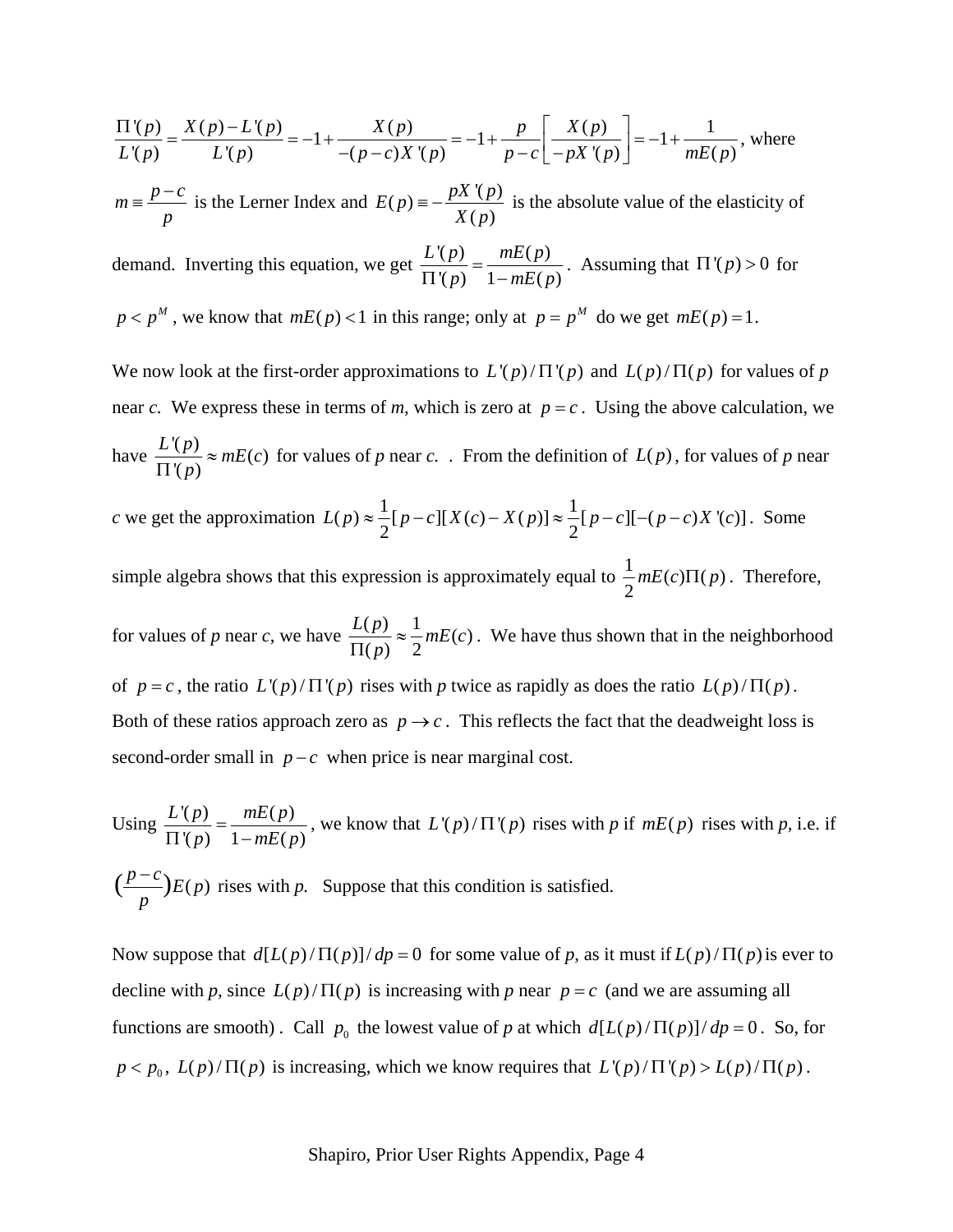We must have  $L(p) / \Pi(p) = L'(p) / \Pi'(p)$  at  $p = p_0$ . Since  $L(p) / \Pi(p)$  is locally constant with respect to *p* at  $p = p_0$ , and since  $L'(p)/\Pi'(p)$  is increasing in *p* (by assumption), this could only happen if  $L'(p) / \Pi'(p)$  were *less* than  $L(p) / \Pi(p)$  for values of *p* just below  $p_0$ . But this contradicts the fact that  $L'(p) / \Pi'(p) > L(p) / \Pi(p)$  for  $p < p_0$ . We have therefore proven:

**If**  $\left(\frac{p-c}{p}\right)E(p)$ *p*  $\bar{e}^{-c}$ ) $E(p)$  rises with  $p$ , then the ratio of deadweight loss to monopoly profits also rises **with** *p* **for prices between marginal cost and the monopoly price.** 

## *C. Uniqueness and Stability of the Symmetric Equilibrium*

For ease of notation, we write  $k = 1 - \frac{n_B}{B}$ *M*  $k = 1 - \frac{\pi_B}{\pi_M}$ , so the first-order condition is  $\frac{C'(p)}{T\pi_M} = 1 - kq$ . Note that  $1/2 \le k \le 1$ ; when  $\alpha = 0$ ,  $\pi_B = \pi_M / 2$  and  $k = 1/2$ , and when  $\alpha = 1$ ,  $\pi_B = \pi_D$ , and  $k = 1 - \pi D / \pi M$ .

The first-order condition for the choice of *p* is given by  $C'(p)/T\pi_M = 1 - kq$ . The slope of the first firm's best response function is therefore given by  $dp/dq = -kT \pi_M / C''(p)$ . The symmetric equilibrium is stable if and only if the first firm's best-response schedule is steeper than the second firm's at that point. Since the payoffs are symmetric, this is true if and only if the absolute value of the slope of the *p* best-response curve is greater than unity at the symmetric equilibrium. So, we get stability of the symmetric equilibrium if and only if  $kT\pi_M > C''(p)$  at the point where  $C'(p)/T\pi_M = 1 - kp$ . The necessary and sufficient condition for stability,  $kT\pi_M > C''(p)$ , can be written as  $kpT\pi_M > pC''(p)$ . From the first-order condition, we have  $k p T \pi_M = T \pi_M - C'(p)$ , so the stability condition can be written as  $T \pi_M - C'(p) > pC''(p)$  or  $T\pi_M > C'(p) + pC''(p) = C'(p)[1+E]$  where  $E \equiv pC''(p)/C'(p)$  is the elasticity of the cost function with respect to the success probability. Dividing this inequality by  $T\pi_M$  gives  $[C'(p)/T\pi_M][1+E]$  < 1. Finally, substituting using the first-order condition we get the necessary and sufficient condition for stability as  $(1 - kp)(1 + E) < 1$ .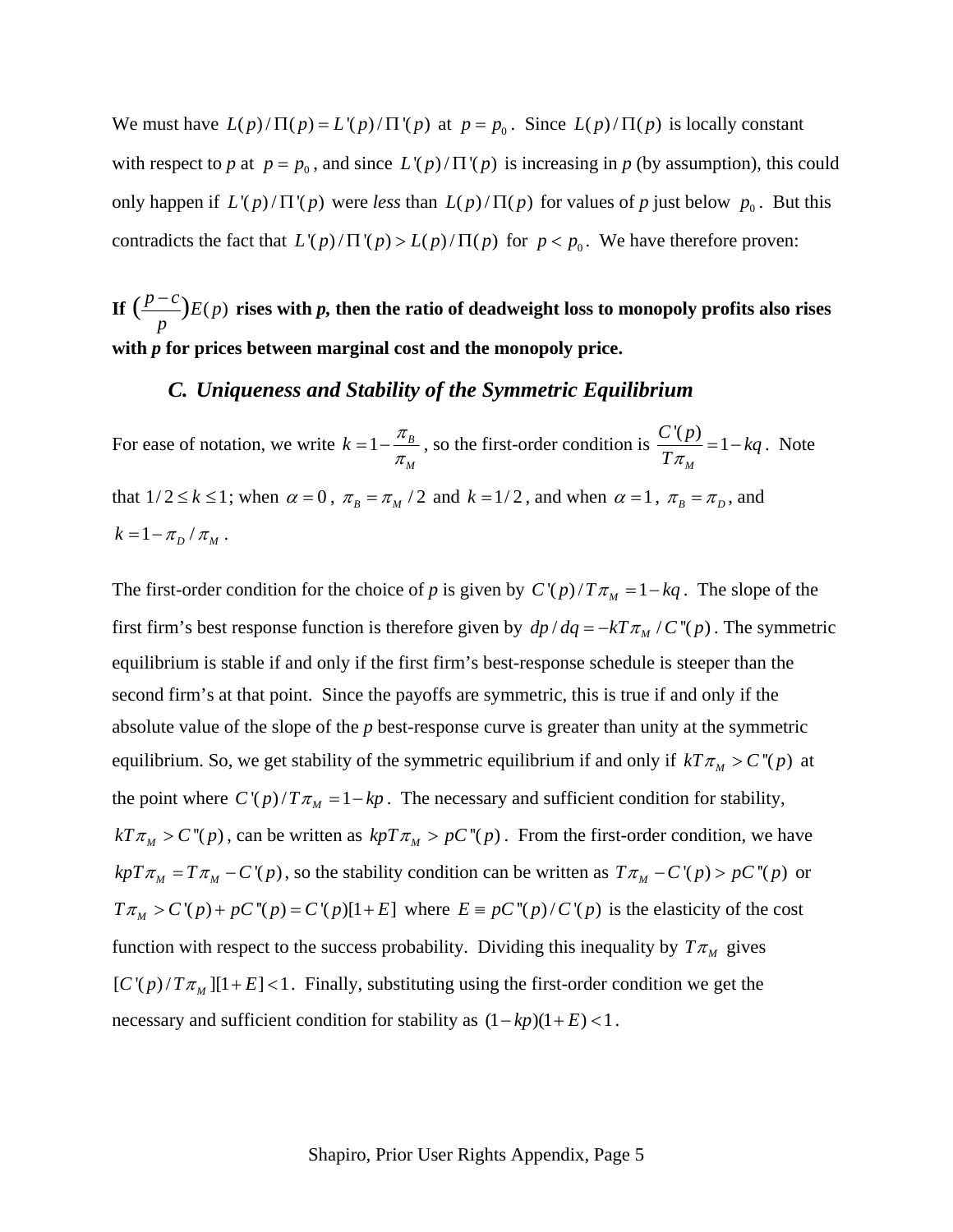We now provide a sufficient condition for the symmetric equilibrium to be the only equilibrium. The equation defining the symmetric equilibrium is  $\frac{C'(p)}{T} = 1$  $\frac{C'(p)}{T\pi_M} = 1 - kp$ .

Suppose there were an asymmetric equilibrium with  $p > q$ . Then we must have

 $C'(p)/T\pi_M = 1 - kq$  and  $C'(q)/T\pi_M = 1 - kp$ . Taking ratios of these two first-order conditions, we would have  $C'(p)(1 - kp) = C'(q)(1 - kq)$ . There can be no such asymmetric equilibrium if the function  $C'(p)(1 - kp)$  is monotonic in *p*. This expression is decreasing in *p* if and only if  $pC''(p)/C'(p) < kp/(1-kp)$ , which we can write as  $E(1-kp) < kp$ . This is the same as the stability condition,  $(1 + E)(1 - kp) < 1$ .

To illustrate using an example, suppose that  $C(p) = [\gamma p + \beta p^2 / 2]T\pi_M$ , so  $C'(p) = [\gamma + \beta p]T\pi_M$  and  $C''(p) = \beta T\pi_M$ . Then the symmetric equilibrium level of *p* is given by  $p^* = \frac{1}{1}$ *k* γ  $=\frac{1-\gamma}{k+\beta}$ . An interior equilibrium requires that  $p^* > 0$ , so  $\gamma < 1$ , and that  $p^* < 1$ , so  $\beta + \gamma > 1 - k$ . The condition for stability is that  $\beta < k$ . So long as these three conditions are satisfied, we have a stable interior equilibrium.

# **Diversification of Research Approaches**

# *A. Proof of Theorem #2*

We are interested in exploring the welfare effects of granting stronger prior user rights. Differentiating with respect to  $\alpha$ , we get

$$
\frac{dW(x,\alpha)}{d\alpha} = \frac{\partial W(x,\alpha)}{\partial x}\frac{dx}{d\alpha} + \frac{\partial W(x,\alpha)}{\partial \alpha}.
$$

As usual, the direct effect of awarding stronger prior user rights is positive, since  $\partial W / \partial \alpha = B(x, y) \partial W_B / \partial \alpha = B(x, y) (W_D - W_M) > 0$ . The text establishes that  $dx / d\alpha > 0$ , so a sufficient condition for stronger prior user rights to raise welfare is that  $\partial W / \partial x > 0$  at the equilibrium.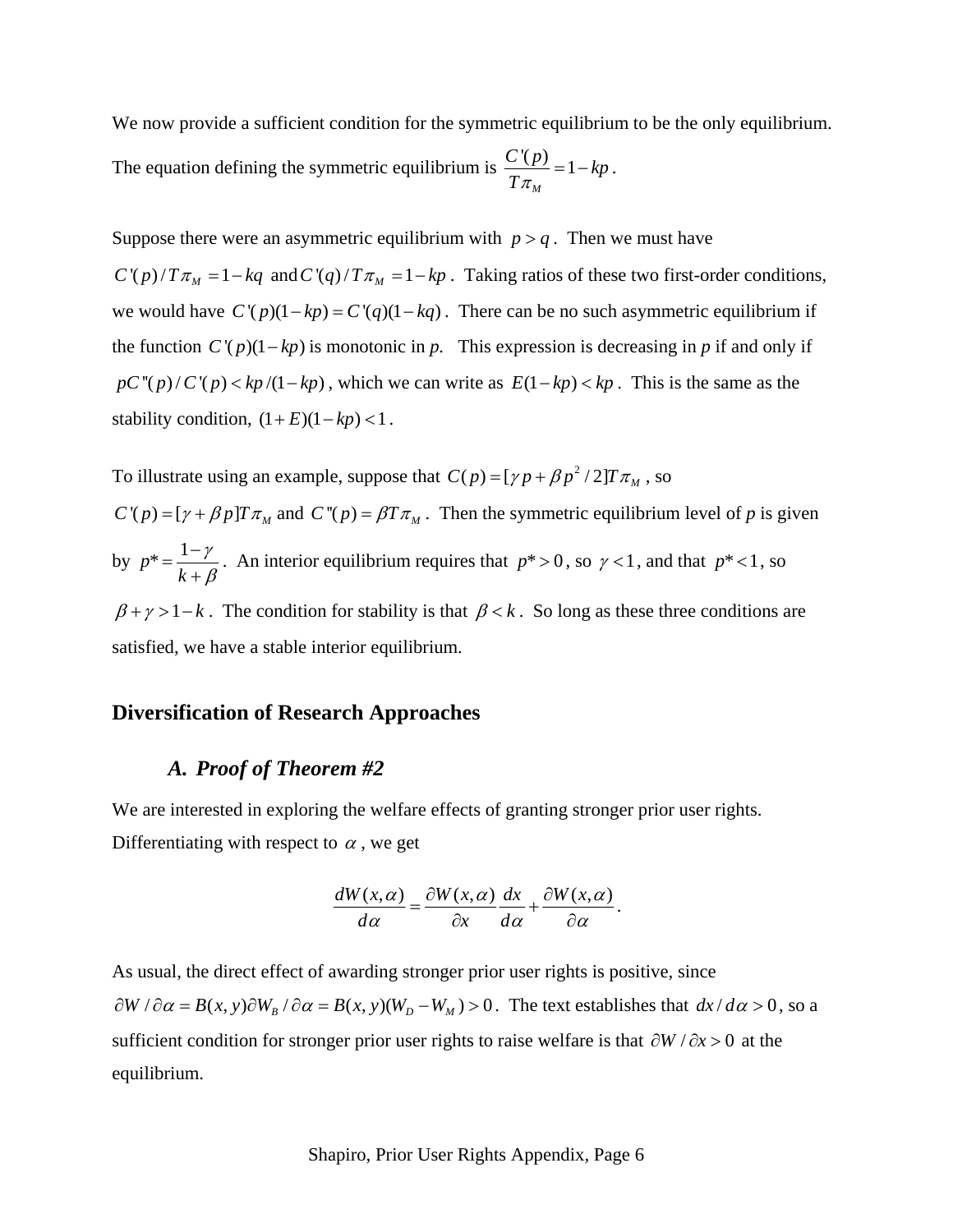Using the definition of *W*, we have  $W(x, y, \alpha) = W_M(A(x, y) + A(y, x)) + W_B B(x, y)$ . Differentiating with respect to *x*, we have  $W_x(x, y, \alpha) = W_M(A_x(x, y) + A_x(y, x)) + W_B B_x(x, y)$ . By symmetry,  $A_x(y, x) = A_y(x, y)$ . So  $W_x(x, y, \alpha) = W_M(A_x(x, y) + A_y(x, y) + B_x(x, y)) + (W_B - W_M)B_x(x, y)$ . Evaluating this at a symmetric point where  $x = y$  gives

$$
W_x(x, x, \alpha) = W_M(A_x(x, x) + A_y(x, x) + B_x(x, x)) + (W_B - W_M)B_x(x, x).
$$

Since  $A(x, y) + B(x, y) = p(x)$ , we know that  $A_y(x, y) + B_y(x, y) = 0$ . By symmetry,  $B(x, y) = B(y, x)$ , so  $B<sub>x</sub>(x, x) = B<sub>y</sub>(x, x)$ . Therefore we must have  $A_y(x, x) + B_y(x, x) = A_y(x, x) + B_x(x, x)$ . Since the left-hand side of this expression is zero, the right-hand side must also equal zero, so we get

$$
W_x(x, x, \alpha) = W_M A_x(x, x) + (W_B - W_M) B_x(x, x).
$$

From the condition characterizing the symmetric equilibrium,  $A_x(x, x)\pi_M + B_x(x, x)\pi_B = 0$ . Solving this for  $B_r(x, x)$ , substituting, and simplifying gives

$$
W_{x}(x, x, \alpha) = W_{M} A_{x}(x, x)[1 - \frac{W_{B} - W_{M}}{W_{M}} \frac{\pi_{M}}{\pi_{B}}]
$$

at the symmetric equilibrium. Therefore,  $W_x(x, x, \alpha) > 0$  at the symmetric equilibrium if and only

$$
\text{if }\frac{\pi_{\scriptscriptstyle B}}{\pi_{\scriptscriptstyle M}} > \frac{W_{\scriptscriptstyle B}-W_{\scriptscriptstyle M}}{W_{\scriptscriptstyle M}}\,.
$$

Note: Proposition 3 in Dasgupta and Maskin (1987) provides conditions under which the market research portfolio consists of projects that are too highly correlated, so that  $dx/d\alpha > 0$  in my notation. However, they assume that welfare is the same whether one or both firms are successful:  $W_B = W_M$  in my notation. This condition holds at  $\alpha = 0$ , so Proposition 3 in Dasgupta and Maskin (1987), combined with the definition of prior user rights adopted in this paper, implies Corollary #2A, i.e., that some prior user rights are optimal. However, their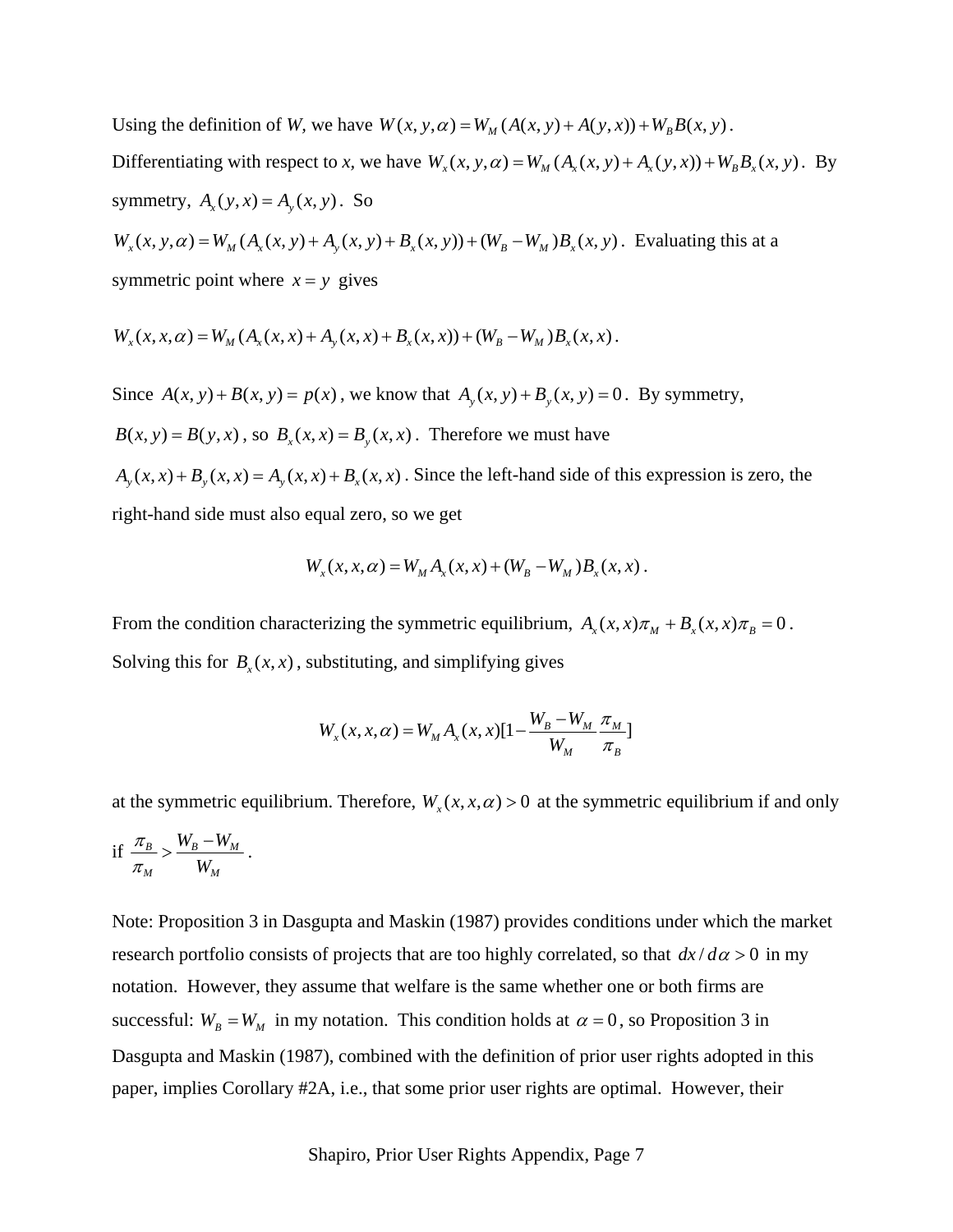analysis must be extended, as shown here, to study the effects of stronger prior user rights away from  $\alpha = 0$ .

## *B. Second-Order Condition and Best-Response Functions*

As calculated by Dasgupta and Maskin, using my notation,

$$
B(x, y) = (x + y)p(x)p(y) + [1 - (x + y)](p(x) + p(y))/2
$$
 and

 $A(x, y) = [1 + (x + y)] p(x) / 2 - [1 - (x + y)] p(y) / 2 - (x + y) p(x) p(y)$ .

The second-order condition for the first firm is  $A_{xx}\pi_M + B_{xx}\pi_B < 0$ . A sufficient condition for this to hold (which is necessary if  $\pi_B$  is sufficiently small) is that  $A_{xx} < 0$ . Direct calculations show that  $A_{xx}(x, y) = p'(x)[1 - p(x) - p(y)] + p''(x)[1 + (x + y)(1 - p(y))]$ /2. This expression is negative if  $p(x)$  and  $p(y)$  are each no larger than one-half, which they must be if  $p(0) \leq 1/2$ . However, we could have if  $p(x) + p(y) > 1$  and if  $p''(x) / p'(x)$  is small. In that case, the second-order condition is not satisfied, and the first firm should increase *x* to a higher level at which the first-order condition again holds to find the optimal level of *x*, avoiding a local minimum at a lower value of *x.* 

The first-order condition for the first firm is  $A_x(x, y) \pi_M + B_x(x, y) \pi_B = 0$ . This firm's bestresponse function is downward sloping if  $A_{xy}(x, y) \pi M + B_{xy}(x, y) \pi B \leq 0$ , which we write as  $\pi_M[A_{xy}(x, y) + B_{xy}(x, y)] - B_{xy}(x, y)[\pi_M - \pi_B] < 0$ . Since  $A(x, y) + B(x, y) = p(x)$ ,  $A_y(x, y) + B_y(x, y) = 0$ , and  $A_{xy}(x, y) + B_{xy}(x, y) = 0$  as well, so this inequality is satisfied if and only if  $B_{xy}(x, y) > 0$ . Since  $B_{xy}(x, y) = p'(x)[p(y) - 1/2] + p'(y)[p(x) - 1/2] + (x + y)p'(x)p'(y)$ , this inequality is satisfied so long as  $p(x)$  and  $p(y)$  are each no larger than one-half, which they must be if  $p(0) \leq 1/2$ .

## **Allocation of R&D Budgets Across Markets: Proof of Theorem #3**

The welfare effect of strengthening prior user rights is given by